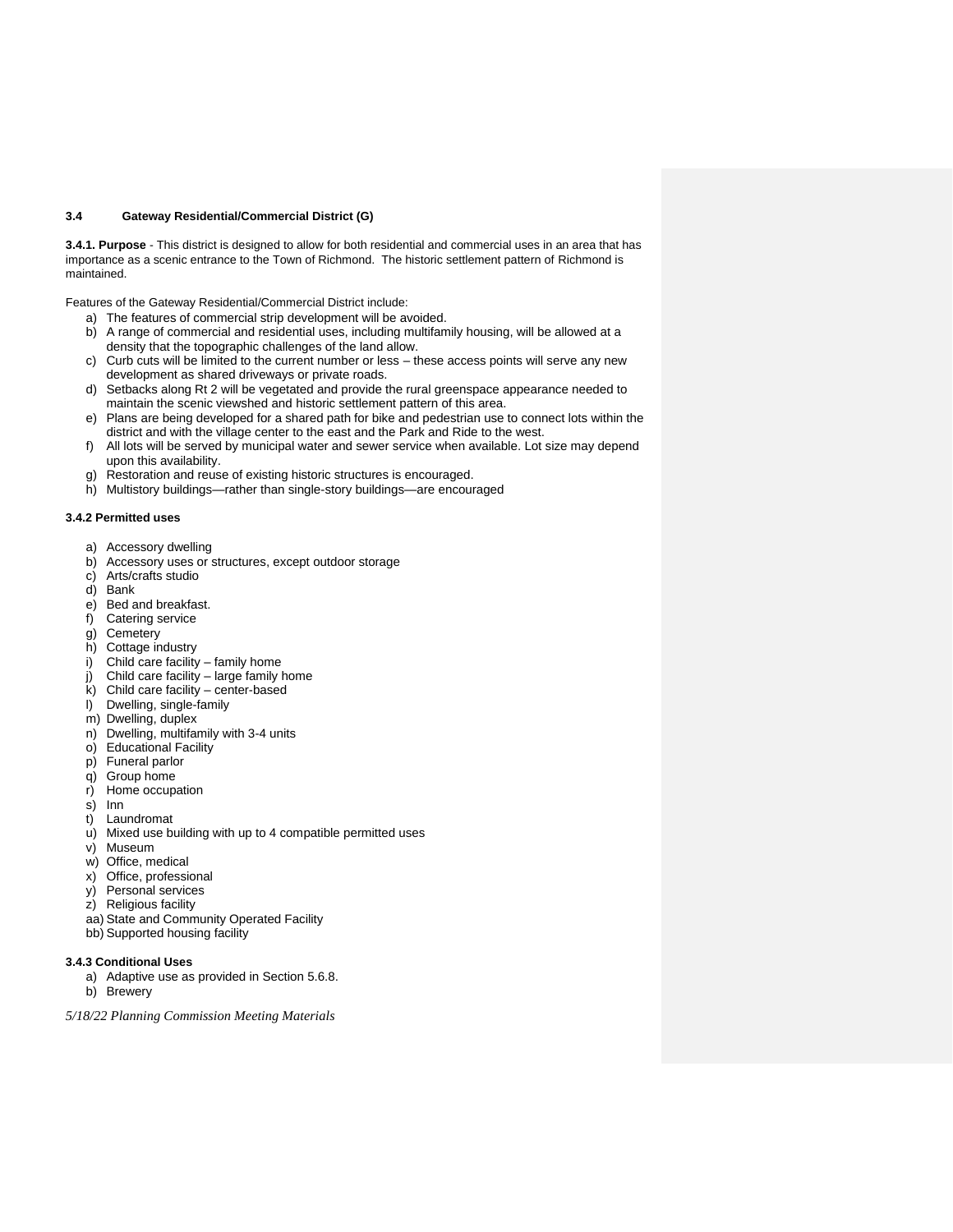- c) Car Wash<br>d) Dwelling, r
- Dwelling, multi-family with more than four dwelling units.
- e) Health Care Services
- f) Kennel
- g) Light Manufacturing.
- h) Multi-use commercial building with permitted or conditional uses from this section or 3.4.1.
- i) Recreation facility
- i) Restaurant
- k) Retirement community.
- l) Tavern
- m) Veterinary Clinics
- n) Warehouse Use

# **3.4.4 Dimensional Requirements**

- a) **Minimum Lot Size -** 1/4 acre (10,890 square feet)
- b) **Maximum residential density –** 1/8 acre (5,445 square feet) per dwelling unit
- c) **Lot Dimensions** Each lot must contain a point from which a circle with a radius of 25 feet can be inscribed within the boundary of the lot.
- d) **Lot Frontage** No lot having frontage on a public or private road shall have less than 75 feet of continuous uninterrupted length of said frontage or the lot must have access to a public or private road with approval by the DRB pursuant to Sections 4.2 and 4.3.
- e) **Maximum Lot Coverage** 60 percent
- f) **Height** The height of any structure shall not exceed 35 feet, except as provided in Section 6.6.
- g) **Front Yard Setback**
	- i. 30 feet from the edge of the Route 2 right-of-way for principal structures
	- ii. For accessory structures, 10 feet behind the front of the principal structure fronting all rights-of-way except I-89
	- iii. 30 feet from the edge of the I-89 right-of-way for residential primary structures and their associated accessory structures
	- iv. 10 feet from the edge of the I-89 right-of-way for non-residential structures and their associated accessory structures
	- v. 15 feet from the edge of all other rights-of-way for principal structures
- h) **Side Yard Setback** 10 feet
- i) **Rear Yard Setback** 10 feet
- j) **Maximum Building Size** No building shall have a footprint exceeding 10,000 square feet, with the exception of buildings that are setback more than 200 feet from the edge of the Route 2 rightof-way and 30 feet from the edge of all other right-of-ways. Buildings set back more than 200 feet from the edge of the Route 2 right-of-way and 30 feet from the edge of all other right-of-ways shall not have a footprint exceeding 17,000 square feet.

# **3.4.5 Additional Development Standards**

- a) **Access.** No new curb cuts along Route 2 shall be created after *[date zoning goes into effect]*. All new land development shall access Route 2 by way of existing curb cuts. Further sharing of driveways that will reduce the existing number of curb cuts is encouraged. Existing curb cuts shall be eliminated when possible.
- b) The front yard setback from Route 2 shall be maintained in a vegetated state, and shall include a combination of trees, shrubs, perennials, groundcovers or gardens in addition to grass.
- c) A five-foot vegetated strip of screening trees, such as arborvitae, holly and spruce, and/or a screening fence along the side and rear property lines must be installed for all new land development.
- d) Buildings shall be oriented to be solar ready, and to allow for rooftop solar panels.

*5/18/22 Planning Commission Meeting Materials*